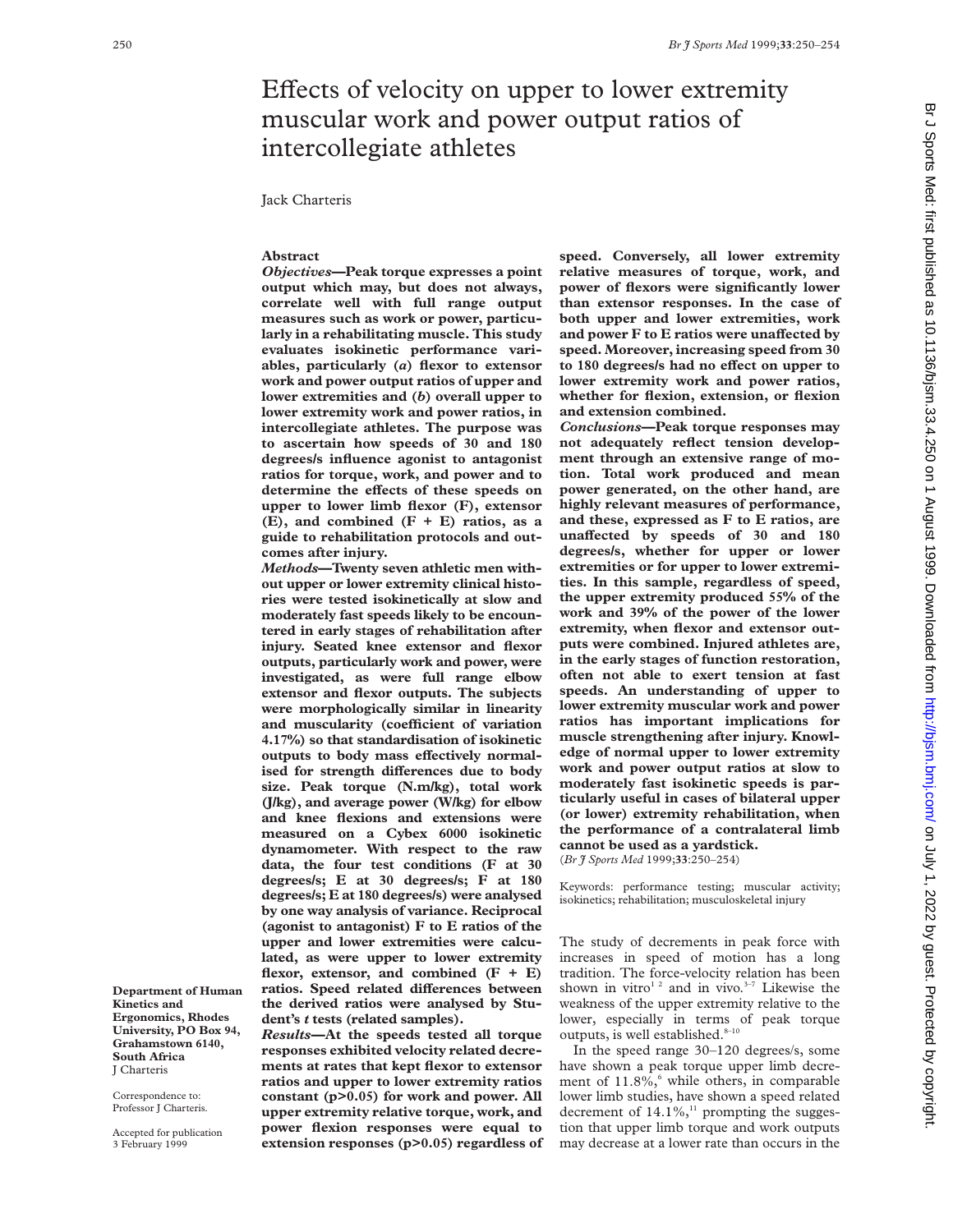lower limb as speed of performance increases. Obviously both flexors (F) and extensors (E) will show overall torque (and hence work output) decrements with increases in speed, $12^{13}$ but unless these decrease at the same rate, the F to E ratios will either increase or decrease, depending upon their relative rates of decrement as speeds increase. It has also been shown<sup>14</sup> that between 60 and 300 degrees/s, upper extremity flexors and extensors decrease at similar rates, so that F to E ratios remain effectively at 1.0 regardless of speed. Unfortunately only peak torques, not total work or average power outputs, were investigated.

In isokinetic tests, measures of peak torque, although useful, represent performance at some (usually unspecified) point in the range of motion. A higher peak torque in one subject is no guarantee of greater total work output or of greater average power generation than in another. The clearly superior measure of full range tension development is that of "summated torques"—that is area under the torque curve, representing work produced. Yet studies of speed effects<sup>5</sup> and upper to lower extremity performance ratios<sup>9</sup> have tended to concentrate on peak torque effects rather than total work or average power output.<sup>15</sup>

In isokinetic dynamometry, if torque decrements are outpaced by speed related reductions in available performance time then, although torque and work outputs decrease, power outputs will increase with increased speed of motion. For instance, knee excursions through 90° take three seconds at 30 degrees/s test speed and 0.5 seconds at 180 degrees/s test speed. If, in this situation, there is a 32% reduction in work production, associated with an 83% reduction in time to produce it, there will obviously be a predictable rise in power output.

From the foregoing it is clear as a generalisation that peak torque decreases as speed increases. It is also clear that the F to E ratio of the upper extremity is effectively 1.0 regardless of speed, while the F to E ratio of the lower extremity increases as speed increases. Some researchers,<sup>16</sup> for example, found knee F to E ratios of 0.62 at 30 degrees/s and 0.88 at 300 degrees/s for peak torque. However, peak torque is not invariably a good indicator $7$  of full range functional capacity (see below), and the literature is in any case not clear whether what holds for peak torque also holds for total work production through the full range of motion and for average power output. Moreover, it is not clear in the literature whether speed increments in the range from 30 to 180 degrees/s are sufficient to show torque-velocity effects to the point where F to E ratios and upper to lower extremity ratios may be affected.

The purpose of this study was to evaluate flexor to extensor ratios of both upper and lower

*Table 1 Basic demographic data*

|                    | Age (years) | Stature (mm) | Mass (kg)  | $RPI$ (mm $\sqrt[3]{kg}$ ) |
|--------------------|-------------|--------------|------------|----------------------------|
| Mean               | 21          | 1830         | 84         | 419.4                      |
| Standard deviation |             | 50           | 13         | 17.5                       |
| Range              | $19 - 24$   | 1670-1980    | $57 - 108$ | 386.9-454.7                |

RPI, reciprocal ponderal index (stature  $\sqrt[3]{$  mass).

extremities under a sixfold speed increment from 30 to 180 degrees/s and to determine whether upper to lower extremity ratios for work and power remain constant as speed increases. Isokinetic speeds under 60 degrees/s have been described as "low" and speeds between 60 and 180 degrees/s as "intermediate"<sup>17</sup>. Such attributions are value judgments about which researchers may disagree. However, these speeds are well within the slowest third of the test speed range (0–500 degrees/s) of the Cybex 6000 dynamometer used in this study and are regarded as "slow" (30 degrees/s) and "moderately fast" (180 degrees/s). In any case even the fastest test speed available in isokinetic dynamometry is well below in vivo limb angular velocities. For example, knee velocities around 900 degrees/s have been found in runners,<sup>18</sup> and angular velocities of over 4500 degrees/s have been recorded in elbow excursions during throwing actions.19 In relation to in vivo demands, the test speeds used here are indeed slow. In the early stages of reconditioning after musculoskeletal trauma, subjects may not be able to move at high speed; it may therefore be necessary to monitor strength gains at slower speeds. This study therefore sought to determine whether well motivated athletes would show the same rate of upper to lower extremity ratio decrements, which the literature suggests are likely to be evidenced in the 30–300 degrees/s speed range.

## **Materials and methods**

Twenty seven physically active young adult men, all without upper or lower extremity musculoskeletal clinical histories, voluntarily participated in this study, which was conducted in accordance with institutional research ethics guidelines. All subjects were right dominant competitive intercollegiate level athletes in diverse sports, and the right elbow and knee flexors and extensors were tested isokinetically at 30 and 180 degrees/s machine speeds. Knee flexion-extension tests were conducted in the seated position and elbow flexion-extension tests in the supine position, as these test positions are the most frequently reported in the literature and conform to the manufacturer's recommendations. As the aim was to provide practical clinical guidelines for rehabilitation, it was felt that the data provided should reflect elbow to knee ratios relative to the most frequently used testing positions. The ratios presented here therefore relate specifically to the test positions used.

Extensive pilot testing had failed to show any differences in  $F$  to  $E$  ratios or upper to lower extremity ratios between athletes at this level of performance in sports as diverse as cycling, rowing, road running, and water polo, so the criterion for acceptance of subjects was current membership of an intercollegiate team, regardless of the sport. Table 1 gives the basic demographic data. The subjects were generally lean and muscular, their linearity of physique<sup>20</sup> being measured by the reciprocal of the ponderal index (see table 1), the coefficient of variation of which (4.17%) attests to the fact that the sample did not include subjects of either very ponderous or very gracile physique.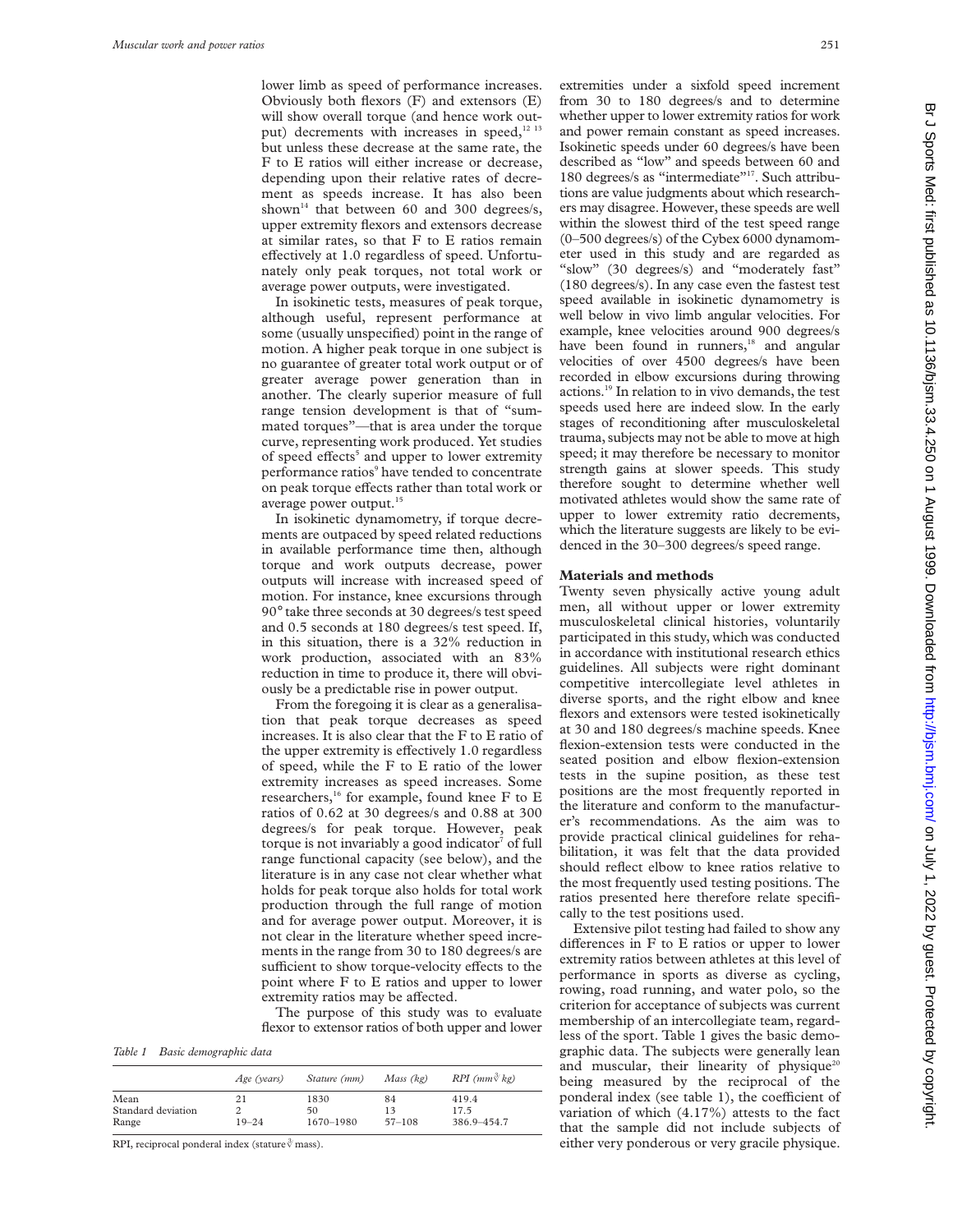*Table 2 Relative peak torque, best work repetition, and mean power responses (means (SD)) and one way analyses of variance for the four test conditions (flexion (F) at 30*°*/s; extension (E) at 30*°*/s; flexion at 180*°*/s; extension at 180*°*/s)*

|               |                               | Conditions    |                |                 | Variance analysis |                     |                     |          |                   |         |                  |
|---------------|-------------------------------|---------------|----------------|-----------------|-------------------|---------------------|---------------------|----------|-------------------|---------|------------------|
| <i>Foints</i> | Variables                     | $F30^\circ/s$ | $E.30^\circ/s$ | $F180^\circ$ /s | $E180^\circ$ /s   | Source              | SS                  | DF       | MS                | F       | $\boldsymbol{P}$ |
| Elbow         | Peak torque (N.m/kg)          | 0.92(0.15)    | 0.92(0.19)     | 0.71(0.11)      | 0.67(0.11)        | Conditions<br>Error | 1.4897<br>2.1197    | 3<br>104 | 0.4966<br>0.0204  | 24.364  | 0.0000           |
|               | Best work repetition $(I/kg)$ | 1.53(0.25)    | .46(0.26)      | 1.06(0.25)      | 1.03(0.18)        | Conditions<br>Error | 5.5848<br>5.8928    | 3<br>104 | 1.8616<br>0.0567  | 32.855  | 0.0000           |
|               | Mean power output (W/kg)      | 0.37(0.06)    | 0.35(0.06)     | 1.41(0.26)      | 1.34(0.30)        | Conditions<br>Error | 27.9987<br>4.2579   | 3<br>104 | 9.3329<br>0.0409  | 227.958 | 0.0000           |
| Knee          | Peak torque (N.m/kg)          | 1.93(0.28)    | 3.41(0.46)     | 1.36(0.20)      | 2.07(0.28)        | Conditions<br>Error | 61.2376<br>11.3426  | 3<br>104 | 20.4125<br>0.1091 | 187.162 | 0.0000           |
|               | Best work repetition (J/kg)   | 2.17(0.42)    | 3.39(0.57)     | 1.53(0.28)      | 2.31(0.36)        | Conditions<br>Error | 48.2638<br>18.3941  | 3<br>104 | 16.0879<br>0.1769 | 90.961  | 0.0000           |
|               | Mean power output (W/kg)      | 0.75(0.13)    | 1.16(0.20)     | 2.74(0.46)      | 4.29(0.60)        | Conditions<br>Error | 211.0000<br>16.2671 | 3<br>104 | 70.3333<br>0.1564 | 449.661 | 0.000            |

Significance level: p<0.05

Post-hoc analyses (Tukey) (these results, in each case, hold for all measures (torque, work and power)):

Upper extremity: F30=E30 and F180=E180; F30≠F180 and E30≠E180 Lower extremity: F30≠E30 and F180≠E180; F30≠F180 and E30≠E180

> All participants were previously habituated to isokinetic testing requisites and procedures at the experimental speeds reported here. The test device was a Cybex 6000 isokinetic dynamometer (Lumex Inc, Ronkonkoma, New York, USA). Standard manufacturer specified subject positioning guidelines for seated knee and supine elbow flexion-extension testing were followed. Verbal encouragement was given during every trial, care being taken to ensure consistency in this regard.

> After an isokinetic warm up involving submaximal efforts in the test position and an ensuing rest period of two to three minutes, each subject performed one set of four maximal effort paired flexion-extension repetitions at each speed. Assignment of speed and extremity tested was random, but each subject completed his experimental contribution within a single test session. A 60 second rest was provided between sets. Strength measures of torque, work, and power were expressed relative to body weight to account for size differences between subjects.

> The steps taken with respect to data reduction were as follows. The measures of peak torque (N.m/kg), total work (J/kg) in the best work repetition (BWR) and average power, BWR (W/kg) were recorded and served as the basis for all subsequent ratio calculations which were: reciprocal ratios (elbow F to E; knee F to E) for torque, work, and power (see table 3); upper to lower extremity flexor ratios (U to L flexors); upper to lower extremity extensor ratios (U to L extensors); U to L combined; or elbow  $F + E$  over knee  $F + E$ ratios for torque, work, and power (see table 4). Two questions were addressed, the first relating to the raw data and the second to the

*Table 3 Reciprocal (agonist to antagonist) ratios for work and power*

|                             | $ElbowF$ to $E$ ratio    |                | Knee F to E ratio          |               |  |
|-----------------------------|--------------------------|----------------|----------------------------|---------------|--|
| Measure                     | $30^\circ/s$             | $180^\circ$ /s | $30^\circ$ /s              | $180^\circ/s$ |  |
| Peak torque (N.m/kg)        | 1.01(0.16)<br>$-$ NS $-$ | 1.06(0.14)     | 0.57(0.09)<br>$p = 0.0002$ | 0.66(0.10)    |  |
| Best work repetition (J/kg) | 1.06(0.15)<br>$-$ NS $-$ | 1.04(0.21)     | 0.65(0.13)<br>$-$ NS $-$   | 0.67(0.11)    |  |
| Mean power output (W/kg)    | 1.08(0.17)<br>$-$ NS $-$ | 1.08(0.23)     | 0.66(0.14)<br>$-$ NS $-$   | 0.65(0.12)    |  |

Results are mean (SD).

Significance level: p<0.05

F, flexor; E, extensor.

derived ratios. With respect to the raw data the following conditions were compared, use being made of one way analysis of variance (see table 2): flexion at 30 degrees/s; extension at 30 degrees/s; flexion at 180 degrees/s; extension at 180 degrees/s. With respect to the derived ratio data, the sole focus was on the effect of the test speeds on these ratios. Consequently Student's *t* tests (related samples) were used to assess speed effects on the variables torque ratio, work ratio, and power ratio (see tables 3 and 4).

In this study the correlations of peak torque with total work varied widely, providing coefficients of determination  $(r^2)$  of between 0.453 (elbow flexion at 30 degrees/s) and 0.777 (knee flexion at 180 degrees/s), thus leaving between 22 and  $55\%$  of the variance "unexplained".<sup>21</sup> Several investigators have sought what are considered to be more functionally relevant measures than peak torque alone can provide. Some researchers, for instance, have placed emphasis on an "arc of maximum strength" (defined as the arc of motion during which maximum torque is maintained within 2 N.m of the peak torque), on the grounds that this measure is more important functionally than a single point reading of the peak torque.<sup>22</sup> Perrin<sup>7</sup> has cautioned that the return of peak torque in a rehabilitating muscle may not be closely related to that muscle's work and power capabilities, and that two curves of identical peak torque may reflect very different work and hence power outputs. From a clinical point of view, it may well be a muscle's full range output (work) or that output per unit time (power) that is more relevant than merely the tension that can be developed at the mechanically most favourable point in the range of motion. For this reason the primary focus of this study was on work and power ratios.

# **Results**

#### RAW MEASURES

When expressed in units factored for body mass, there were no differences between flexors and extensors of the elbow at either of the test speeds, whether in terms of peak torque, total work, or average power output. However, in all these measures there were significant differences between flexors and extensors of the knee, the flexors being considerably weaker. Also, in all cases, elbow responses were significantly weaker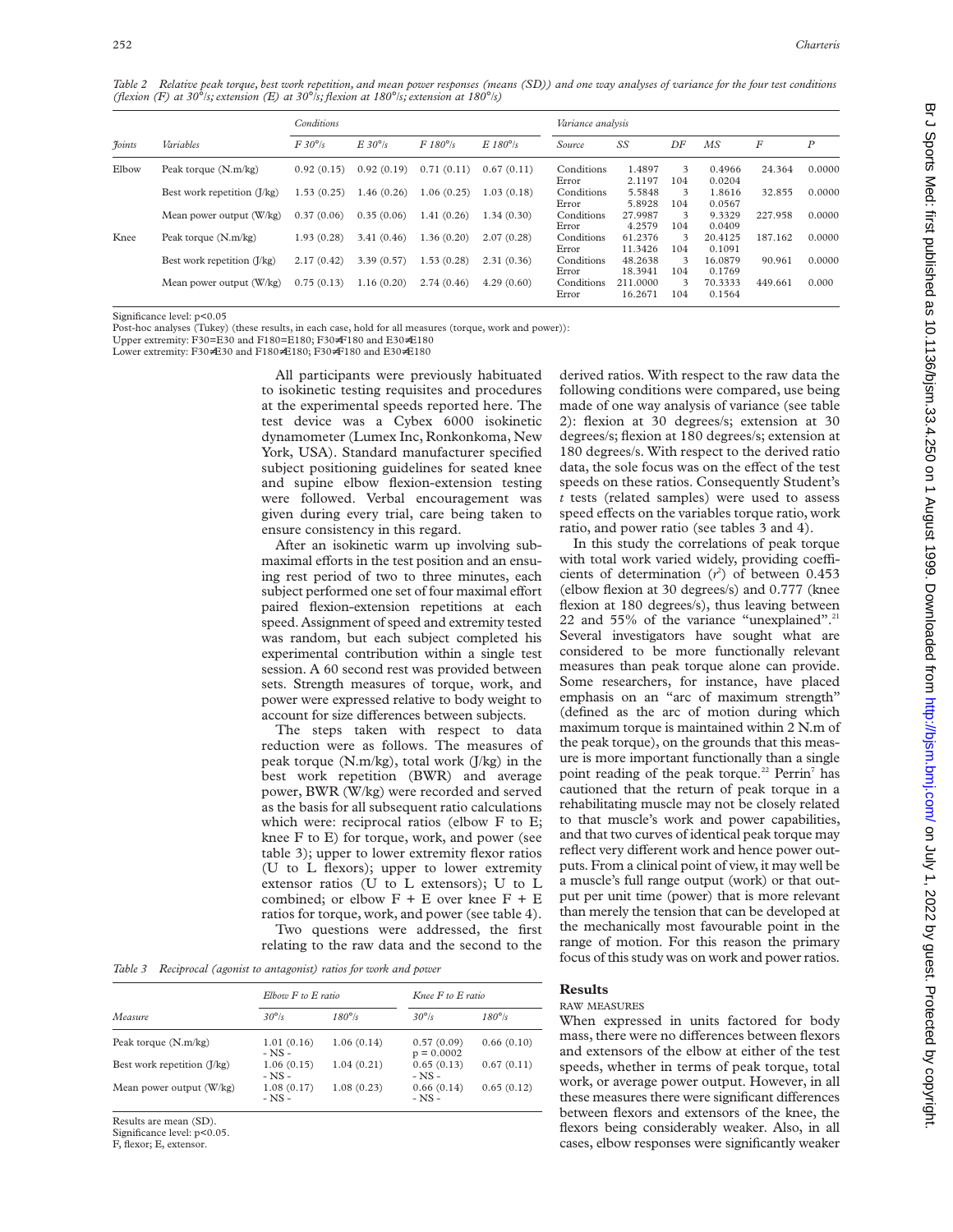*Table 4 Upper to lower extremity (U/L) work and power output ratios at 30*°*/s and 180*°*/s*

|                               | U/L: Flexors<br>(elbow F/knee F) |               | U/L: Extensors<br>(elbow E/knee E) |                | U/L: Combined<br>(elbow F+E/knee F+E) |                |  |
|-------------------------------|----------------------------------|---------------|------------------------------------|----------------|---------------------------------------|----------------|--|
| Measure                       | $30^\circ$ /s                    | $180^\circ/s$ | $30^\circ$ /s                      | $180^\circ$ /s | $30^{\circ}/s$                        | $180^\circ$ /s |  |
| Peak torque (N.m/kg)          | 0.48(0.09)<br>$p = 0.0088$       | 0.53(0.11)    | 0.27(0.06)<br>$p = 0.0001$         | 0.33(0.06)     | 0.35(0.06)<br>$p = 0.0000$            | 0.40(0.07)     |  |
| Best work repetition $(I/kg)$ | 0.72(0.15)<br>$-$ NS $-$         | 0.70(0.18)    | 0.44(0.09)<br>$-$ NS $-$           | 0.45(0.09)     | 0.54(0.09)<br>$-$ NS $-$              | 0.55(0.11)     |  |
| Mean power output (W/kg)      | 0.50(0.11)<br>$-$ NS $-$         | 0.53(0.12)    | 0.30(0.06)<br>- NS -               | 0.32(0.07)     | 0.38(0.06)<br>$-$ NS $-$              | 0.39(0.06)     |  |

Results are mean (SD).

Significance level: p<0.05.

F, flexor; E, extensor.

than knee responses. Table 2 gives the raw data and results of the one way analysis of variance and the post-hoc tests (Tukey method).

The speed related decrements in peak torque were larger for the lower extremity than the upper, and largest of all in the case of knee extensors. In the upper extremity the rates of decrement were similar in both flexors and extensors, so that F to E ratios remained constant when speeds of 30 and 180 degrees/s were compared (table 3).

# DERIVED RATIOS

*Reciprocal (agonist to antagonist) ratios*

From the raw data, elbow F to E and knee F to E ratios were calculated. The effects of a sixfold increase in speed, from 30 to 180 degrees/s, on torque, work, and power ratios were determined (table 3). In the case of the upper extremity all F to E ratios were unaffected by speed: essentially elbow flexors generated the same levels of torque, work, and power as elbow extensors, regardless of speed.

In the lower extremity, because extensor peak torques decreased significantly more rapidly than flexor peak torques as speed increased, there was a significant increase in knee F to E ratios for peak torque. In the range of speeds tested, however, this effect was confined to peak torque: knee F to E ratios for work and power were unaffected by speed.

In short, the increase in speed from 30 to 180 degrees/s had no effect on the elbow F to E ratio for torque, although there was a significant increase in the knee F to E ratio for torque, caused by the disproportionately large decrease in flexor peak torque at the higher speed.

Of prime concern here, however, was the fact that work output F to E ratios remained constant at around 1.05 for the elbow and 0.66 for the knee, regardless of speed and that power output F to E ratios similarly remained constant at 1.08 for the elbow and 0.66 for the knee. Clearly, in full range work production and power output at the speeds tested, normal elbow flexors are no different from elbow extensors, while knee flexors are capable of only about 66% of the work and power output of the knee extensors when tested in a seated position.

## *Upper to lower extremity ratios*

Because lower extremity peak torques decreased at a faster rate than those of the upper extremity, there were significant speed related increases in flexor, extensor, and combined flexor plus extensor upper to lower extremity peak torque ratios (table 4). However, upper to lower extremity ratios for work and power showed no similar inclination to change as a result of the sixfold increase in speed from 30 to 180 degrees/s. In this regard flexors of the upper extremity produced 71% of the work and 52% of the power of those of the lower extremity, and extensors of the upper extremity produced 45% of the work and 31% of the power of those of the lower extremity, regardless of speed. Combined flexors and extensors of the upper extremity produced 55% of the work and 39% of the power of the lower extremity. The constancy of the upper to lower extremity ratios for work and power is attributable to the fact that elbow and knee work production levels fell at the same rate, while power generation levels increased at the same rate, between 30 and 180 degrees/s.

# **Discussion**

Motor impairments, as a generalisation, are characterised by reductions in force generation, speed of motion, and segment ranges of motion. In a study of ambulatory patients with multiple sclerosis, $23$  it was found that half registered 0 N.m at an isokinetic knee extension speed of 275 degrees/s. It would be spurious to assume, however, that limbs moving against gravity at almost 275 degrees/s were not generating substantial torques. This artifact of isokinetic technology, which records torques only when the preset machine speed is reached, requires that test speeds be well within the subject's capacity if meaningful torque, work, and power data are to be collected. In the present study, two test speeds in the lowest third of the range of testable speeds permitted by the Cybex 6000 were chosen because it is unlikely that, in the early stages of rehabilitation after musculoskeletal injury, subjects would be able to generate significant work and power outputs at speeds above 180 degrees/s. In functional restoration of sports persons, however, the goal of rehabilitation is a return, via normal function, to the higher levels of output required for competition. This requires eventual specific training for full range high speed musculoskeletal outputs commensurate with their sports. Fortunately, it has been shown that training at one speed produces a transfer effect to velocities both above and below the training speed.<sup>24</sup>

The findings of this study that elbow flexors are as strong as elbow extensors but knee flexors are not as strong as knee extensors echo established findings on strength of the elbow relative to the knee in healthy young adults.<sup>8</sup>